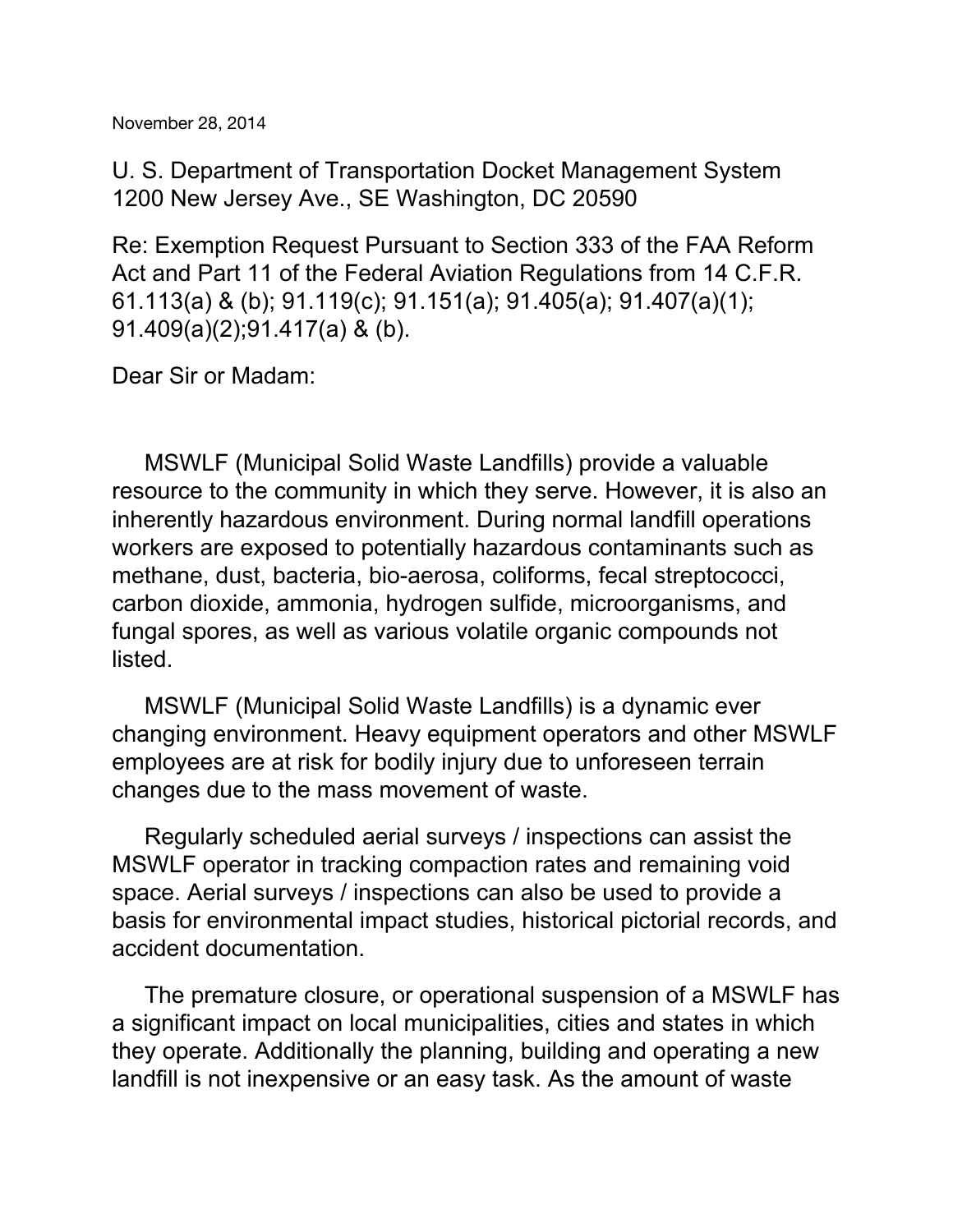accumulates in current landfills, the MSWLF operator must be able to maximize the usage of their MSWLF.

Current inspection methods include manned aerial and land survey operations. The expense of both procedures can be significant. The most accurate MSWLF survey / inspection methodology employs the use of manned aircraft. Manned aerial surveys / inspections are also the most expensive. Land survey operations of MSWLF is less accurate and exposes those individuals to the hazards associated with MSWLF.

Safe flight UAS operations can provide the MSWLF operator an economical means of obtaining valuable information that can be used to improve safety and efficiency at MSWLF's.

By increasing the frequency of MSWLF data sets, MSWLF operators can efficiently manage day to day operations. Additionally, having updated image maps can aid first responders in case of fire, accidents or other situations in which emergency crew members must respond.

Sydor Aerial Photography LLC Petitions the Federal Aviation Administration to conduct UAS flights over MSWLF's. UAS flights will be used to capture aerial photos for the purpose of providing the MSWLF operator with orthomosaics (image maps). The image maps can in turn be used to compute volume, create 3D models, profile and contour lines, and 3D visualizations of MSWLF's.

Post flight editing of orthomosaics will ensure that images captured are only of the MSWLF operating theatre.

Sydor Aerial Photography LLC specializes in the gathering and post processing of image maps. Our experience in sUAS operations and project completion gives us the expertise to conduct safe-flight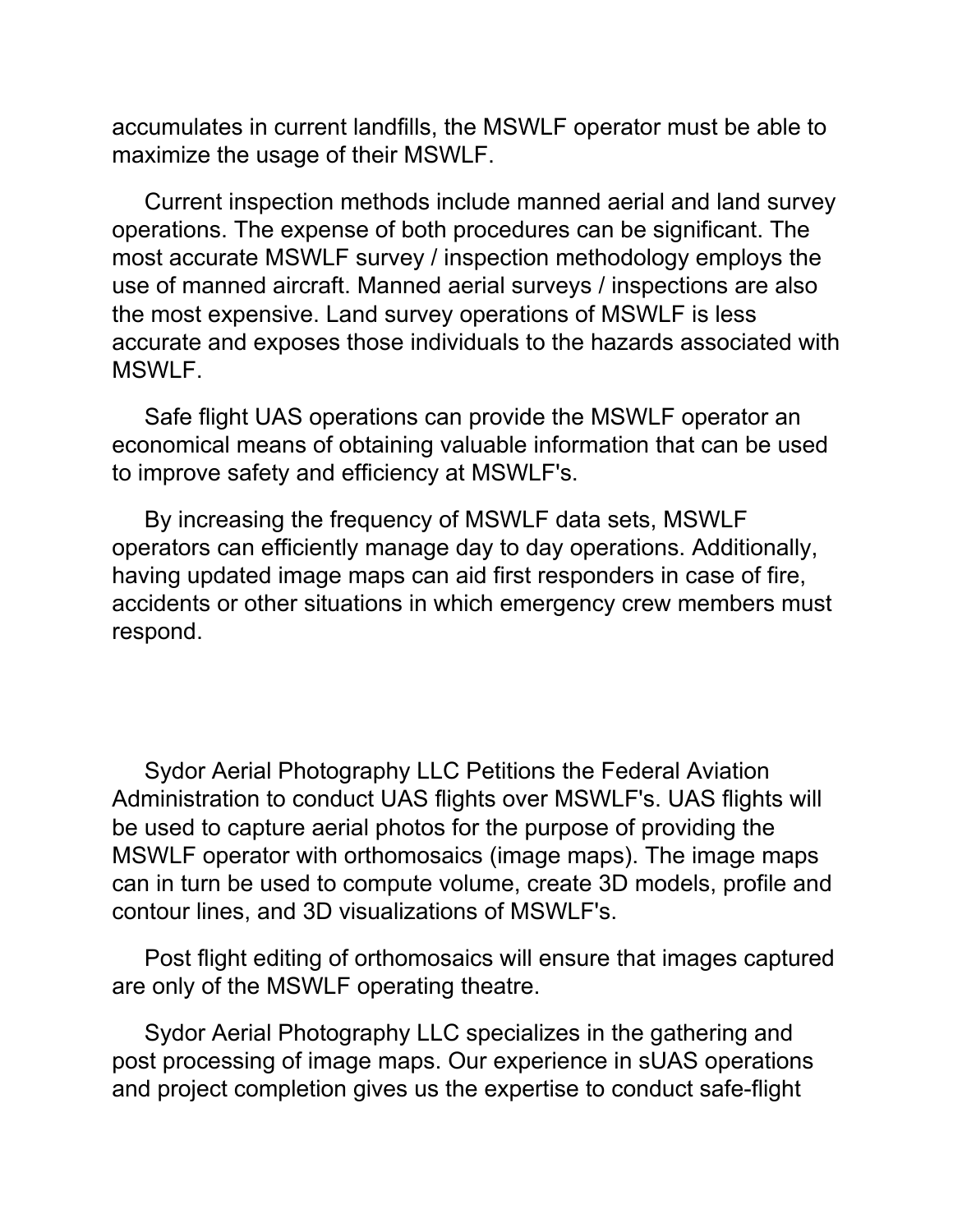sUAS operations. Sydor Aerial Photography LLC takes a planned tactical approach to data gathering by optimizing and reviewing the most efficient flight plan. This knowledge base has come through years of piloting, maintaining, and repairing sUAS.

Pursuant to Section 333 of the FAA Modernization and Reform Act of 2012 (the "Reform Act") and 14 C.F.R. Part 11, Sydor Aerial Photography LLC petitions the FAA to allow safe flight operation of its sUAS for the purpose of conducting aerial photography and videography of active and closed MSWLF's. Sydor Aerial Photography LLC hereby applies for an exemption from the listed Federal Aviation Regulations (FARs) to allow commercial operation of its sUASs, so long as such operations are conducted within and under the conditions outlined herein or as may be established by the FAA in an exemption granted under either Section 333 or Section 49 U.S.C. § 44701(f).

Sydor Aerial Photography LLC has set forth conditions that are consistent with the equivalent level of safety set forth in Exemption 11062 and the related exemptions issued to sUAS companies for scripted closed set filming for the motion picture and television industry.

As described more fully below, the requested exemption would permit the operation of small, unmanned and relatively inexpensive sUAS under controlled conditions in airspace that is 1) limited, 2) predetermined, 3) controlled as to access, and 4) would provide safety enhancements to the already safe operations in the fields in which it will operate, presently using manned aircraft or ground inspection survey teams. The later places personnel at increased risk of bodily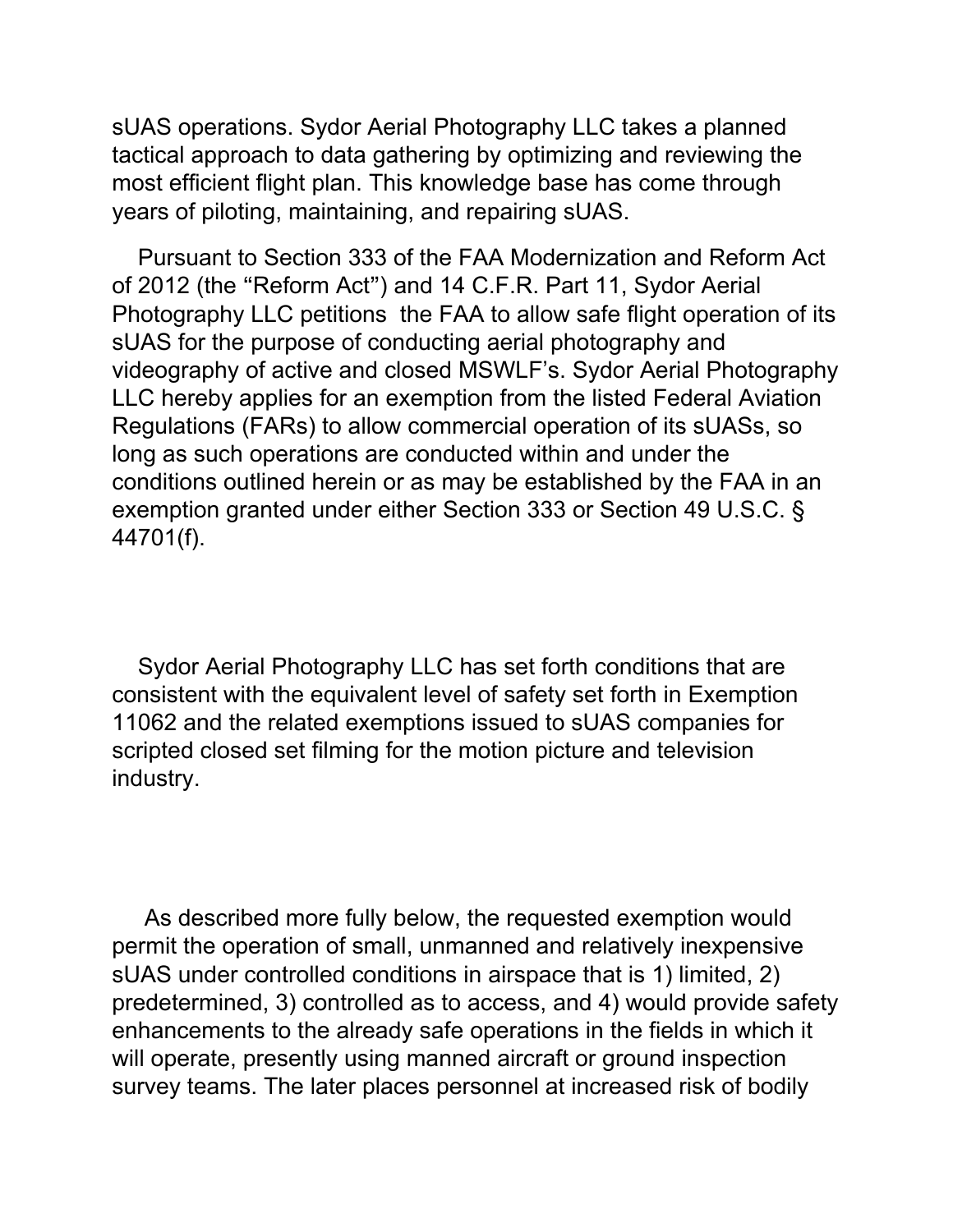injury and airborne contaminants. Approval of this exemption would thereby enhance safety and fulfill the Secretary of Transportation's (the FAA Administrator's) responsibilities to "...establish requirements for the safe operation of such aircraft systems in the national airspace system." Section 333(c) of the Reform Act.

The name and address of the applicant is:

Sydor Aerial Photography, LLC 1046 Autumn Lakes Circle, 3B Mishawaka, IN 46544 Attn: Anthony Sydor, CEO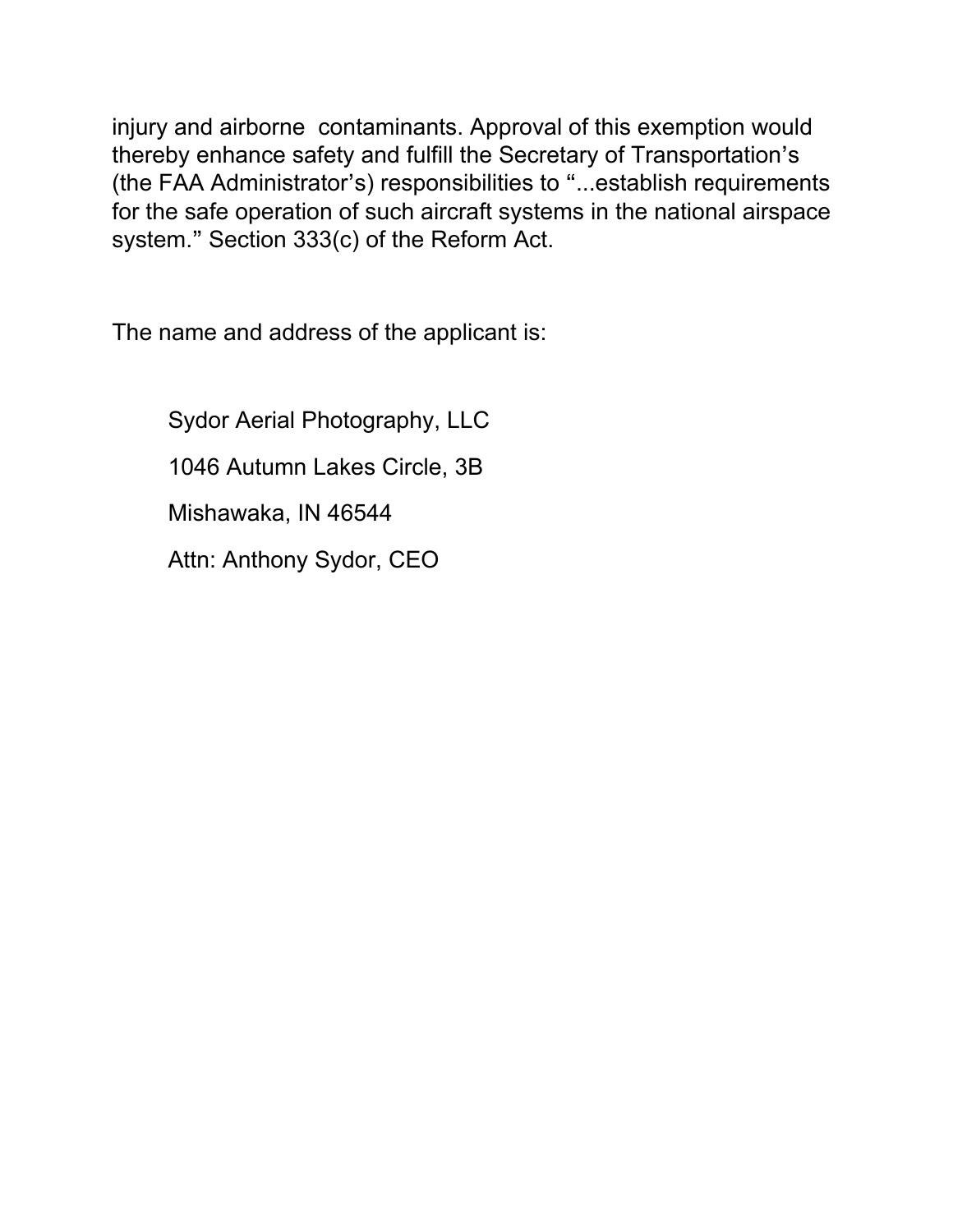Regulations from which the exemption is requested:

 C.F.R. 61.113(a) & (b) 14 C.F.R. 91.119(c) C.F.R. 91.151(a) C.F.R. 91.405(a)14 C.F.R. 407(a)(1) 14 C.F.R. 409(a)(2) C.F.R. 417(a) & (b)

This exemption application is expressly submitted to fulfill Congress' goal in passing Section 333(a) through (c) of the Reform Act. This law directs the Secretary of Transportation to consider whether certain unmanned aircraft systems may operate safely in the national airspace system (NAS) before completion of the rulemaking required under Section 332 of the Reform Act. In making this determination, the Secretary is required to determine which types of UASs do not create a hazard to users of the NAS or the public or pose a threat to national security in light of the following:

- The UAS's size, weight, speed, and operational capability;
- Operation of the UAS in close proximity to airports and

populated areas; and

• Operation of the UAS within visual line of sight of the

operator.

Reform Act § 333(b). Lastly, if the Secretary determines that such vehicles "may operate safely in the national airspace system, the Secretary shall establish requirements for the safe operation of such aircraft in the national airspace system." *Id. at* § 333(c)

The Federal Aviation Act, in addition to the authority granted by Section 333 of Reform Act, expressly grants the FAA the authority to issue exemptions. This statutory authority by its terms includes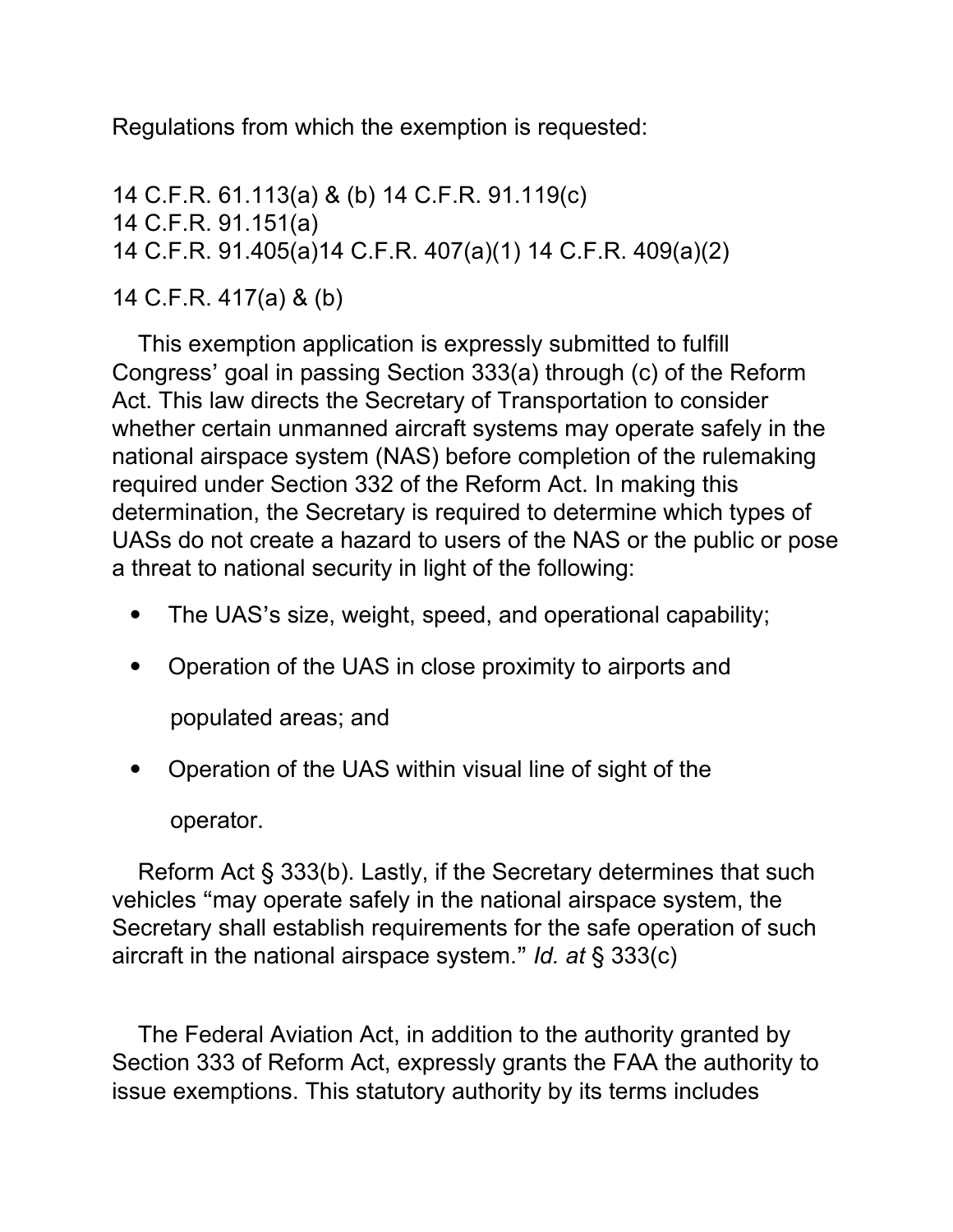exempting civil aircraft, as the term is defined under Section 40101 of the Act, which includes sUASs, from the requirement that all civil aircraft must have a current airworthiness certificate.

The Administrator may grant an exemption from a requirement of a regulation prescribed under subsection (a) or (b) of Section 333 or any Sections 44702-44716 of the Transportation Act if the Administrator finds the exemption in the public interest. 49 U.S.C. § 44701(f). S*ee also* 49 U.S.C. § 44711(a); 49 U.S.C. § 44704; 14 C.F.R. § 91.203(a)(1). This authority to grant exemptions reaches such issues as authorization of commercial operation of aircraft without a pilot's license.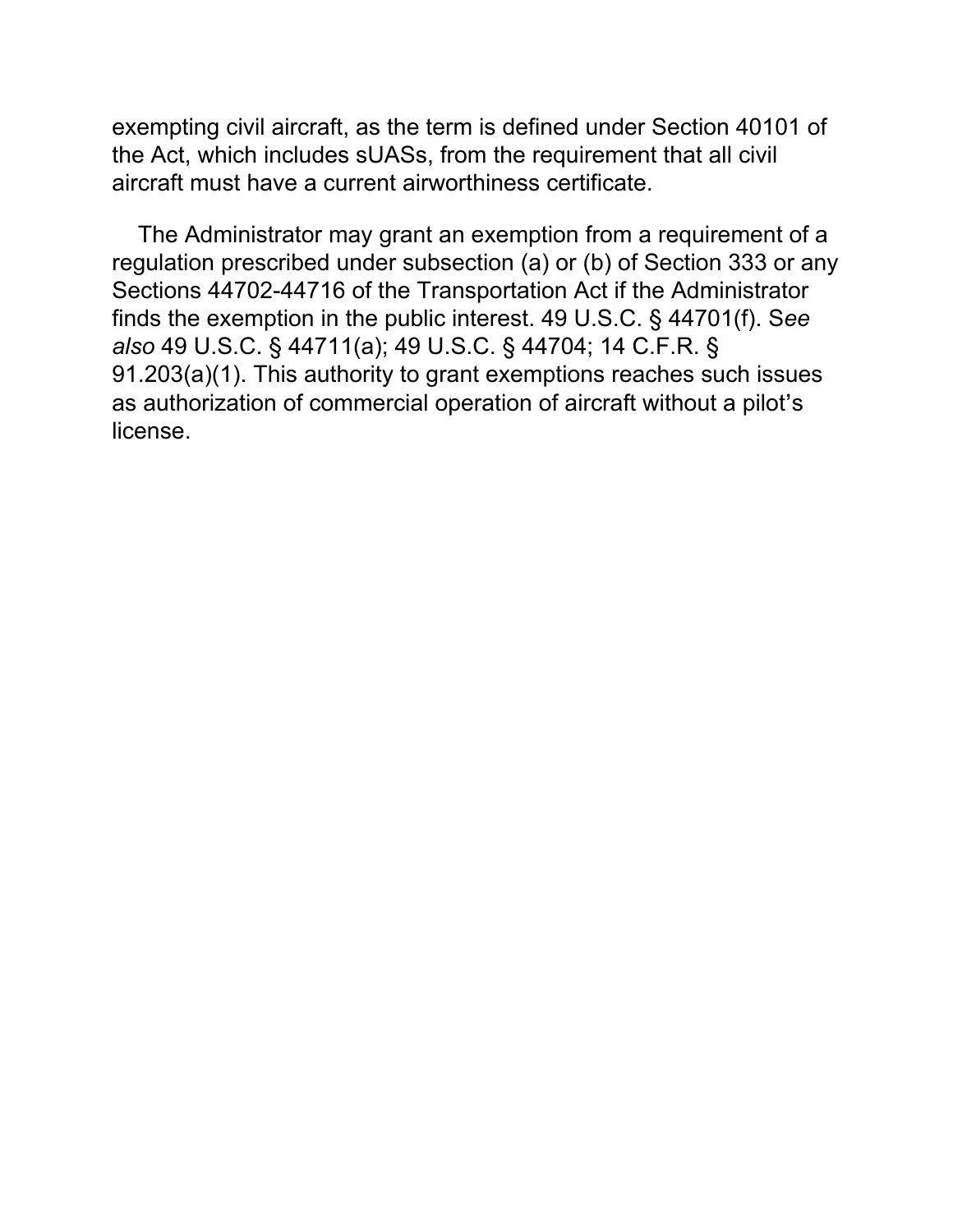Sydor Aerial Photography LLC is a 100% veteran owned company that specializes in the gathering of aerial photos for the purpose of rendering survey grade orthomosaics or image maps with small UAS's. Based upon the spirit of Section 333, and the continuing integration of small UAS's into the NAS, Sydor Aerial Photography LLC has limited its petition to inspection and surveying of active and closed MSWLF.

Sydor Aerial Photography LLC operates a multirotor UAS (quadcopter) weighing 1160g with payload. Maximum manufacturer's safe flight speed is less than 15m/s. Sydor Aerial Photography LLC will not exceed 10m/s during UAS operation.

UA will not exceed 400 ft (AGL) and will only be operated within line of sight of the PIC and VO.

UAS flights will only be performed over MSWLFs and only with written permission by the MSWLF operator or governing body overseeing the operation and safety of the MSWLF.

Sydor Aerial Photography LLC submits "UAS safe flight operations manual", as it pertains to MSWLF UAS operations as Exhibit A.

Sydor Aerial Photography LLC submits the "UAS manufacturer flight and operational manual" as Exhibit B.

Operational compliance of **Exhibit A and B** shall insure safe flight operations within the MSWLF theatre. Compliance outlined in Exhibit A and B shall also insure safe flight UAS operations within the NAS.

Sydor Aerial Photography LLC proposes to operate a small UAS within the sterile confines of active and closed landfills for the purpose of creating 2D and 3D orthomosaics or image mapping. The completed orthomosaic will be survey grade quality. The ability to create accurate aerial survey maps with a UAS does not require the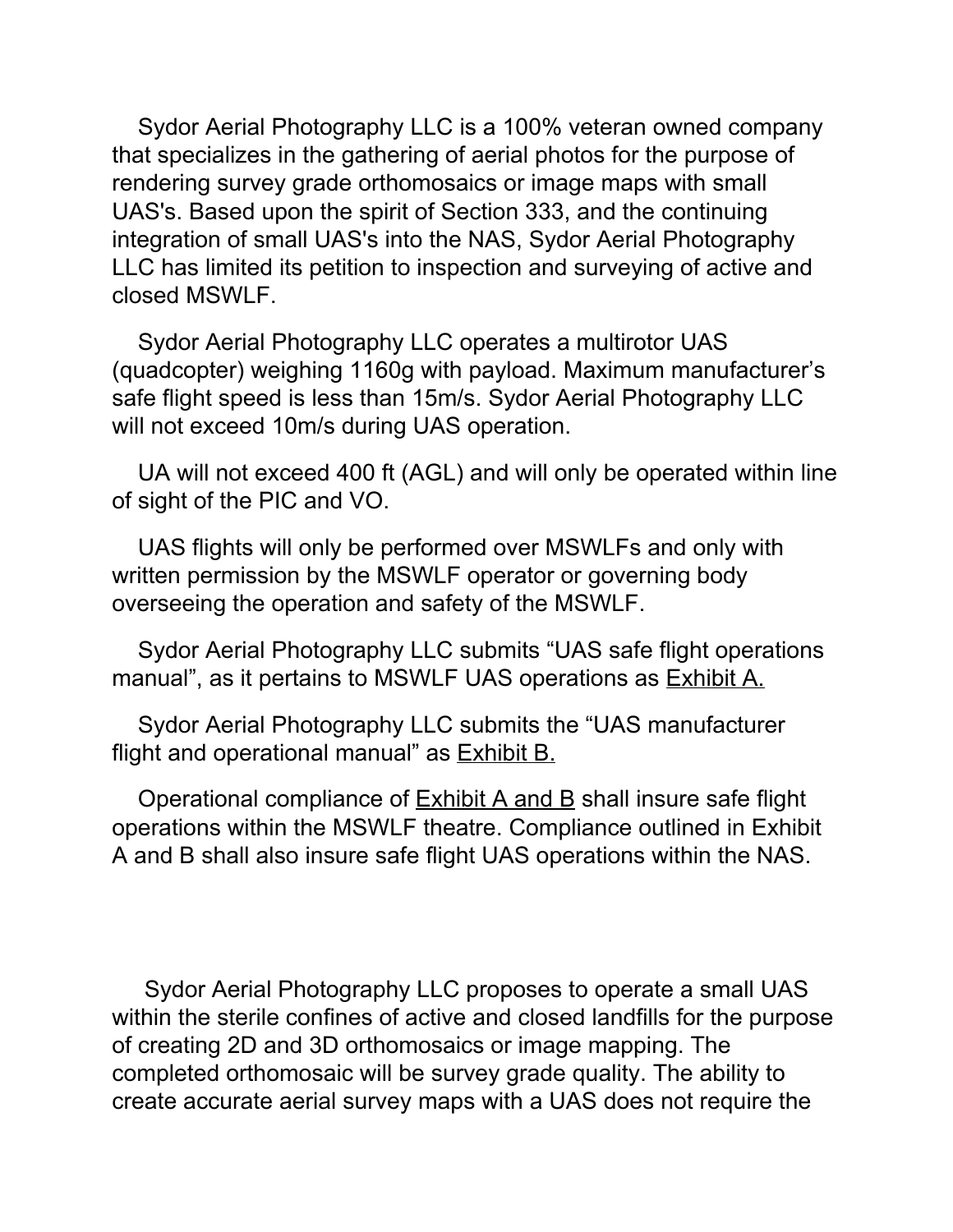UAS to operate at a height greater than 400 ft (AGL) from the highest point of the landfill. Survey grade aerial maps from a UAS are best achieved at a height between 100-250 ft (AGL) from the highest point of the landfill. UAS operations will not be operated outside of the PIC (Pilot in Charge) and the VO (visual observer) line of sight.

Given the height required for the UAS operation, as it relates to inspection and surveying active and closed landfills, and the mostly rural environment that MSWLF operate in, Sydor Aerial Photography LLC proposes that its UAS operation will have no adverse affect on the National Airspace (NAS).

Employees at municipal solid waste landfills (MSWLF) must comply with OSHA (Occupational Health and Safety Act) standards and practices. This includes wearing proper PPE (Personal Protective Equipment). PPE includes, but is not limited to hardhats, gloves, protective eyewear, reflective vest. Given the sparse population within the MSWLF and the current safety regulations, Sydor Aerial Photography LLC proposes that UAS operations over MSWLF's should be considered "safe-flight".

Due to the restricted UAS operating area and nature of MSWLF's, damage to property is considered minimal. In the event that personal property is damaged by the UAS operation, Sydor Aerial Photography LLC will hold insurance coverage that covers any damage that may occur.

## AIRCRAFT AND EQUIVALENT LEVEL OF SAFETY

Sydor Aerial Photography LLC proposes that the exemption requested herein apply to civil aircraft that have the characteristics and that operate with the limitations listed herein. These limitations provide for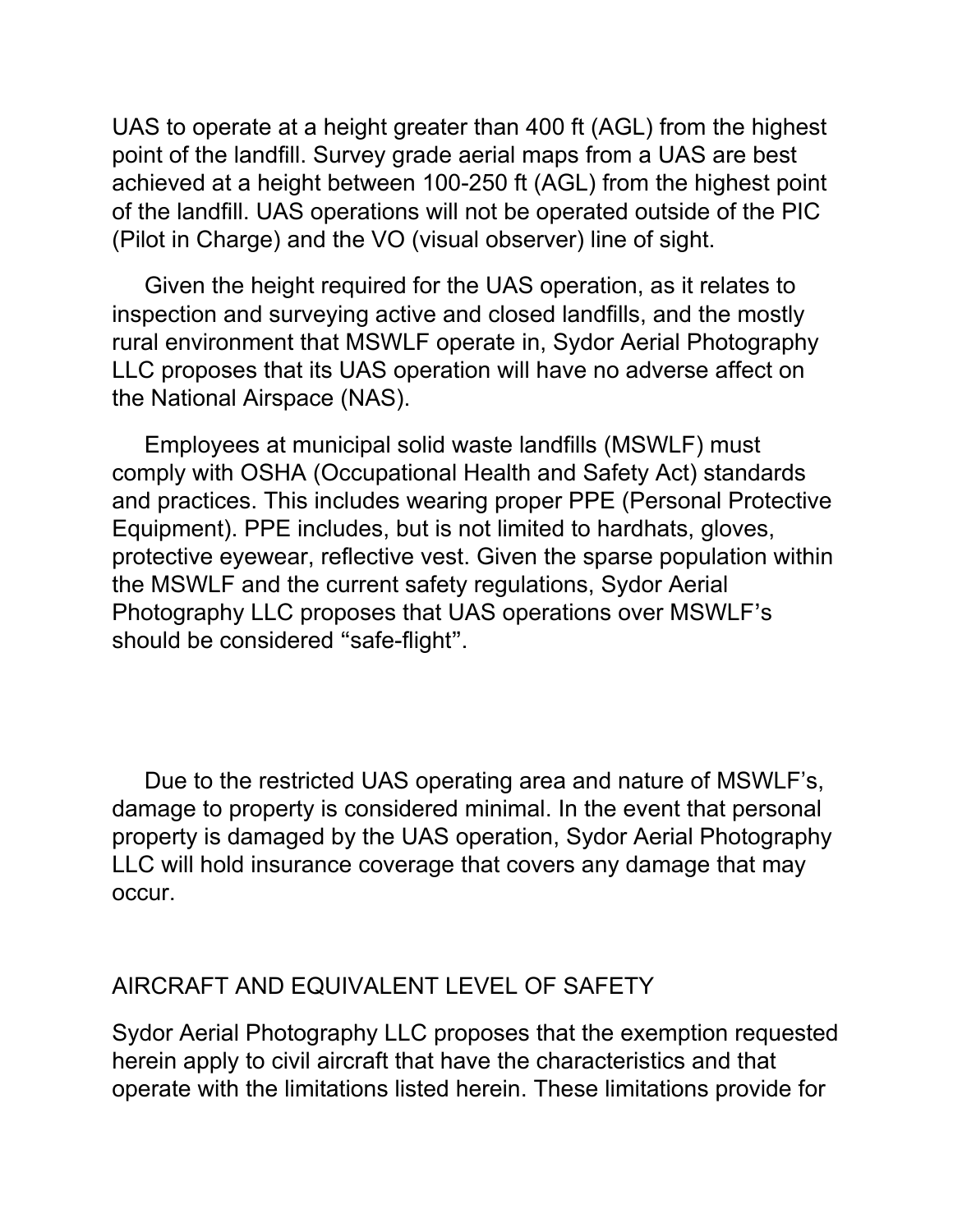an equivalent or even higher level of safety to operations under the current regulatory structure because the proposed operations represent a safety enhancement to the operations normally conducted with manned aircraft.

These limitations and conditions to which Sydor Aerial Photography LLC agrees to be bound when conducting commercial operations under an FAA issued exemption include:

- 1. The UAS must weigh less than 25 lbs., including battery and camera. Operations will be limited to the aircraft described in Exhibit B
- 2. The UA may not be flown faster than recommended by the manufacturer. Sydor Aerial Photography LLC will not operate the UA faster than 10m/s.
- 3. UAS operations will be conducted below 400 ft above ground level (AGL). The height of the UA will not exceed 400 ft (AGL).
- 4. The UAS will be operated within visual line of sight (VLOS) of the PIC at all times. This requires the PIC to be able to use human vision unaided by any device other than corrective lenses, as specified on the PIC's FAA issued third-class medical certificate.
- 5. All operations must utilize a visual observer (VO). The VO may be used to satisfy the VLOS requirement, as long as the PIC always maintains VLOS capability. The VO and PIC must be able to communicate verbally at all times.
- 6. The operator will be bound by and follow Exhibits A & B. Any additional requirements identified in the final conditions for this exemption will be added to Exhibits A & B . Exhibits A & B will be maintained and made available to the Administrator upon request. If a discrepancy exists between the conditions and limitations in the final exemption and the procedures outlined in Exhibits A & B, the conditions and limitations of the exception will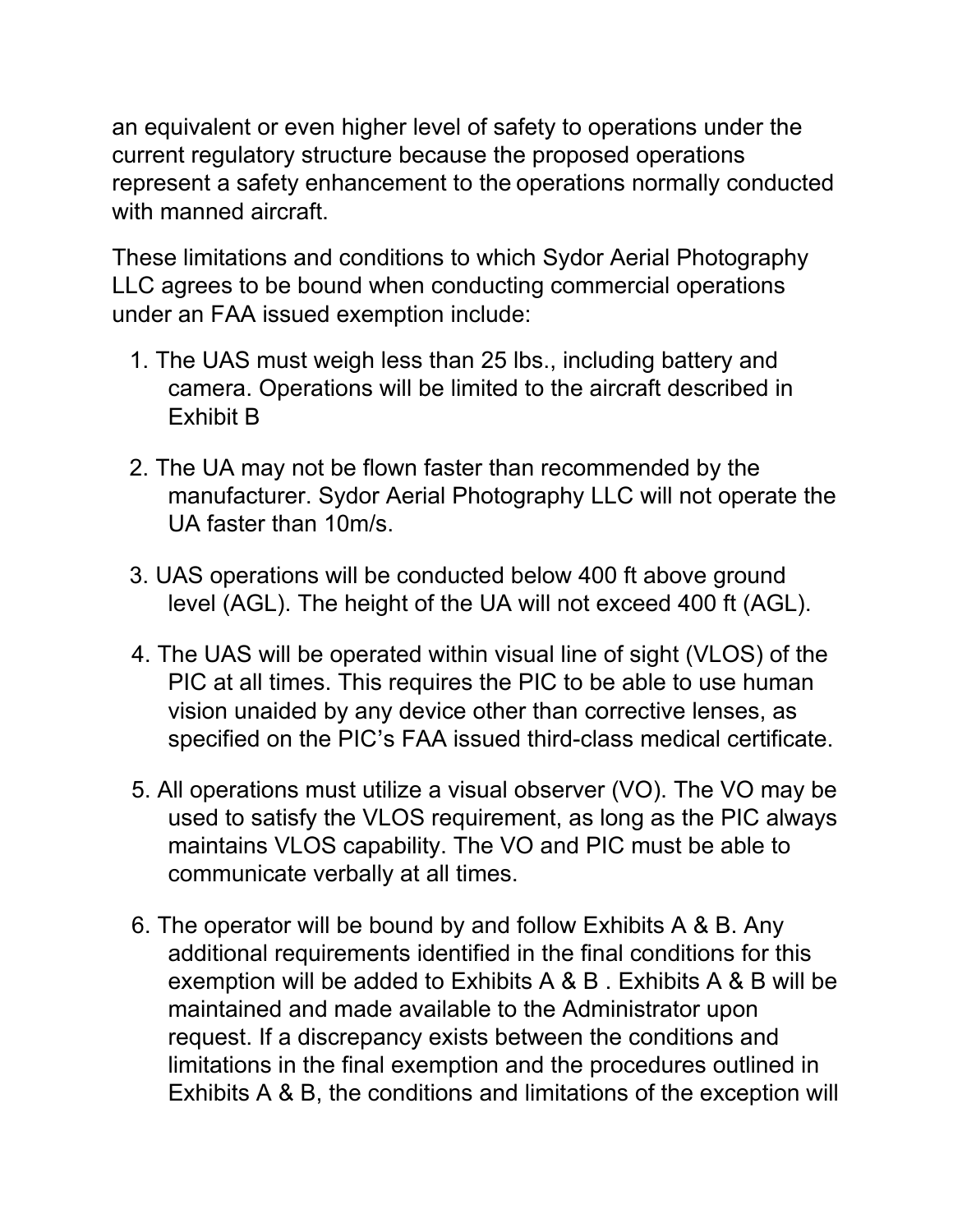take precedence and will be followed. Otherwise, the operator will follow the procedures as outlined in Exhibits A & B.

- 7. The operator will update or revise its Exhibits A & B. It will be the operator's responsibility to track such revisions and present updated and revised documents to the Administrator upon request. The operator will also present updated and revised documents if it petitions for extension or amendment. If the operator determines that any update or revision would affect the basis for which the FAA granted this exemption, then the operator will petition for amendment to their exemption. The operator will contact the FAA's UAS Integration Office (AFS-80) with questions that may arise regarding updates or revisions to Exhibits A & B.
- 8. Prior to each flight the PIC will inspect the UAS to ensure it is in safe flight condition. The procedures for pre-flight inspection and functional viability of all UAS components is outlined in Exhibit A & B
- 9. Any UAS that has undergone maintenance or alterations that affect the UAS operation or flight characteristics, e.g., replacement of a flight critical component, must undergo two functional tests outlined in Exhibit C. The PIC who conducts the functional tests will make an entry into the sUAS maintenance record. Specific procedures for the sUAS functional tests is submitted as Exhibit C.
- 10. The operator will comply with the manufacturer's recommendations pertaining to maintenance, inspection and replacement of UAS components. The maintenance manual, submitted as Exhibit C, outlines these components.
- 11. The PIC will have at least a current private pilot certificate and a current third-class medical certificate. The PIC will also meet the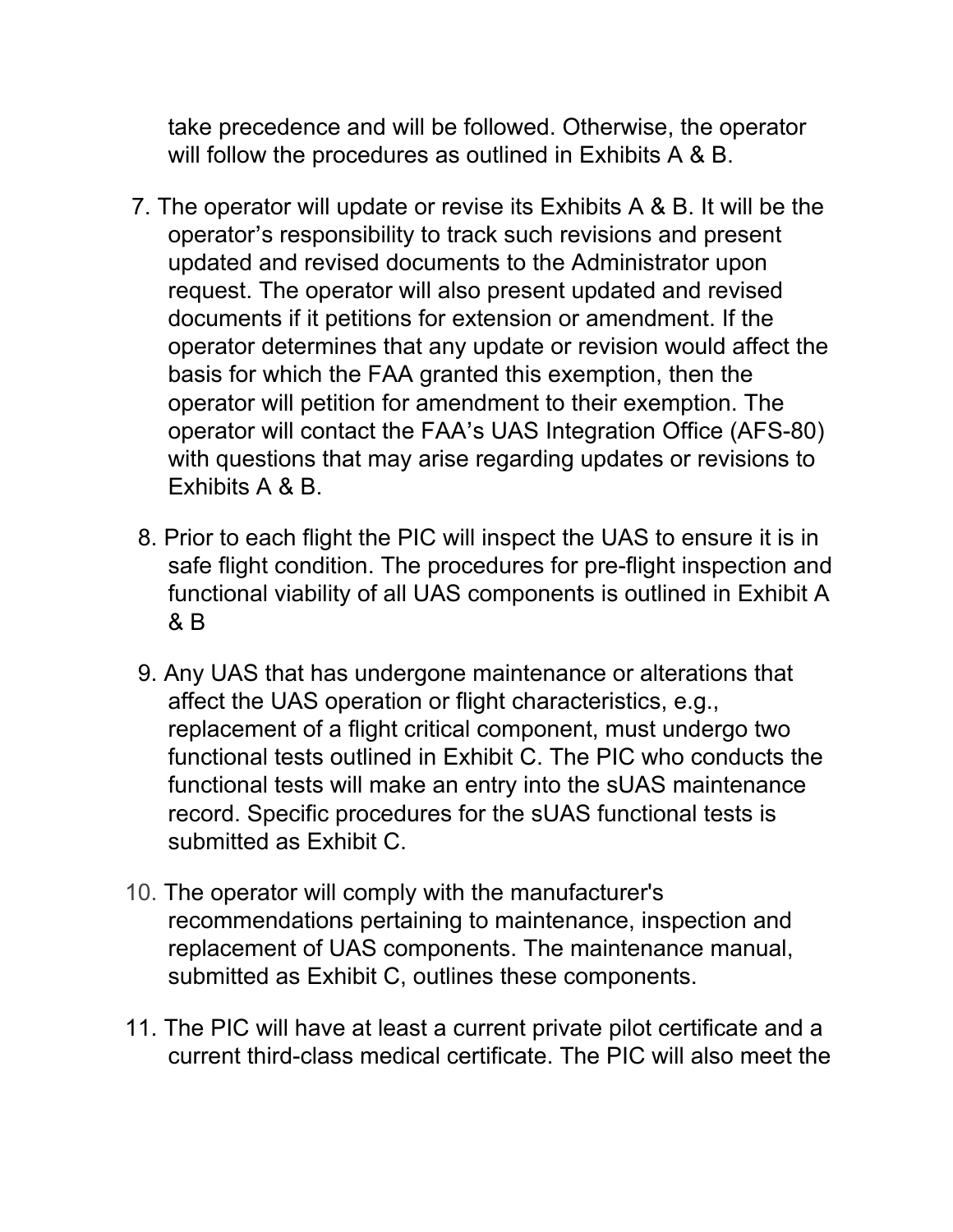flight review requirements specified in 14 C.F.R. § 61.56 in an aircraft in which the PIC is rated on his/her pilot certificate.

- 12. Prior to operations conducted for the purpose of gathering aerial data, the PIC will have accumulated and logged, in a manner consistent with 14 C.F.R. § 61.51(b), a minimum of 300 flight cycles and 30 hours of total time as a UAS multirotor aircraft pilot and at least 20 hours logged as a UAS pilot with a similar UAS type. Prior documented flight experience that was obtained in compliance with applicable regulations will be used to satisfy this requirement. Training, proficiency, and experience-building flights may also be conducted under this grant of exemption to accomplish the required flight cycles and flight time. During training, proficiency, and experience-building flights, all persons not essential for flight operations will be considered non-participants, and the PIC will operate the UA with appropriate distance from non-participants in accordance with 14 C.F.R. § 91.119.
- 13. Prior to any UAS operations by a grant of exemption the PIC and VO will have completed a qualification process outlined in Exhibit D. Exhibit D includes basic flight maneuvers, skilled flight maneuvers, advanced flight maneuvers, and emergency procedures. The qualifying process outlined in Exhibit D will be implemented by a qualified person designated by the operator. Upon request the record of qualifying completion will be made available to the administrator.
- 14. Prior to operations conducted for the purpose of gathering aerial data, a flight demonstration, administered by an operator-approved and qualified pilot will be successfully completed and documented. This documentation will be available for review upon request by the Administrator. Because the knowledge and airmanship test qualifications will be developed by the operator, and there are no established practical test standards that support a jurisdictional FAA Flight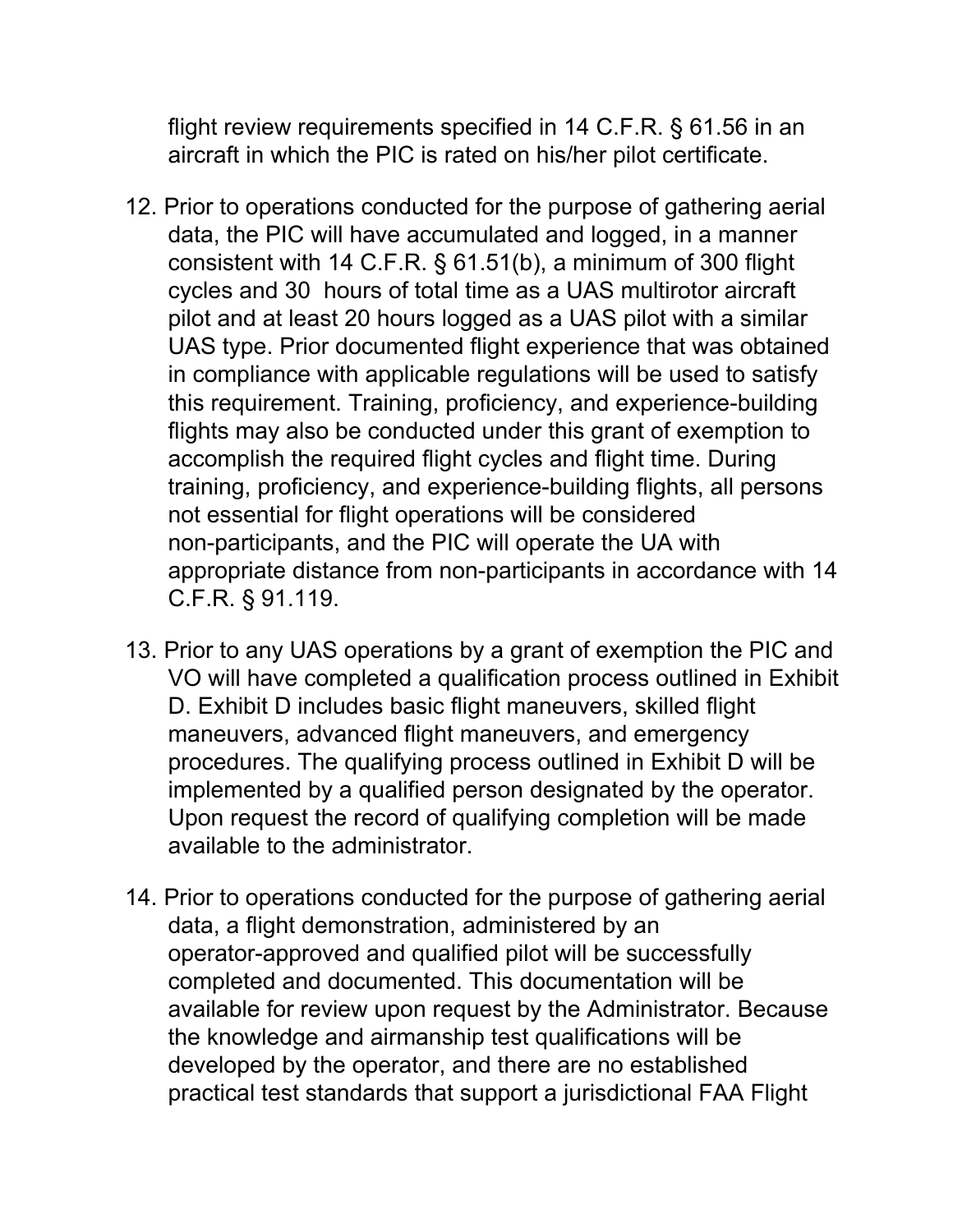Standards District Office (FSDO) evaluation and approval of company designated examiners, the Operator will conduct these tests In accordance with Exhibit D.

- 15. The UAS will not be operated directly over any person, except authorized and consenting personnel necessary for the purpose, below an altitude that is hazardous to persons or property on the surface in the event of a UAS failure or emergency.
- 16. Regarding the distance from participating persons, Exhibit A establishes safety mitigations for authorized and consenting personnel. At all times, those persons must be essential to the sUAS operation.
- 17. Regarding distance from non-participating persons, the operator will ensure that no persons are allowed within 500 ft of the area except those consenting to be involved and necessary for the sUAS operation.
- 18. If the UAS loses communications or loses its Global Positioning System (GPS) signal, the UAS will be programmed to return to a pre-determined location within the security perimeter and land or be recovered in accordance with the Exhibit A&B.
- 19. The UAS will abort the flight in the event of unpredicted obstacles or emergencies in accordance with the Exihbit A&B
- 20. Each UAS operation will be completed within 20 minutes of flight time or with 30% battery power remaining, whichever occurs first.
- 21. The operator will obtain an Air Traffic Organization (ATO) issued Certificate of Waiver or Authorization (COA) prior to conducting any operations under an exemption. The operator will request a Notice to Airman not more than 72 hours in advance, but not less than 48 hours prior to the operation.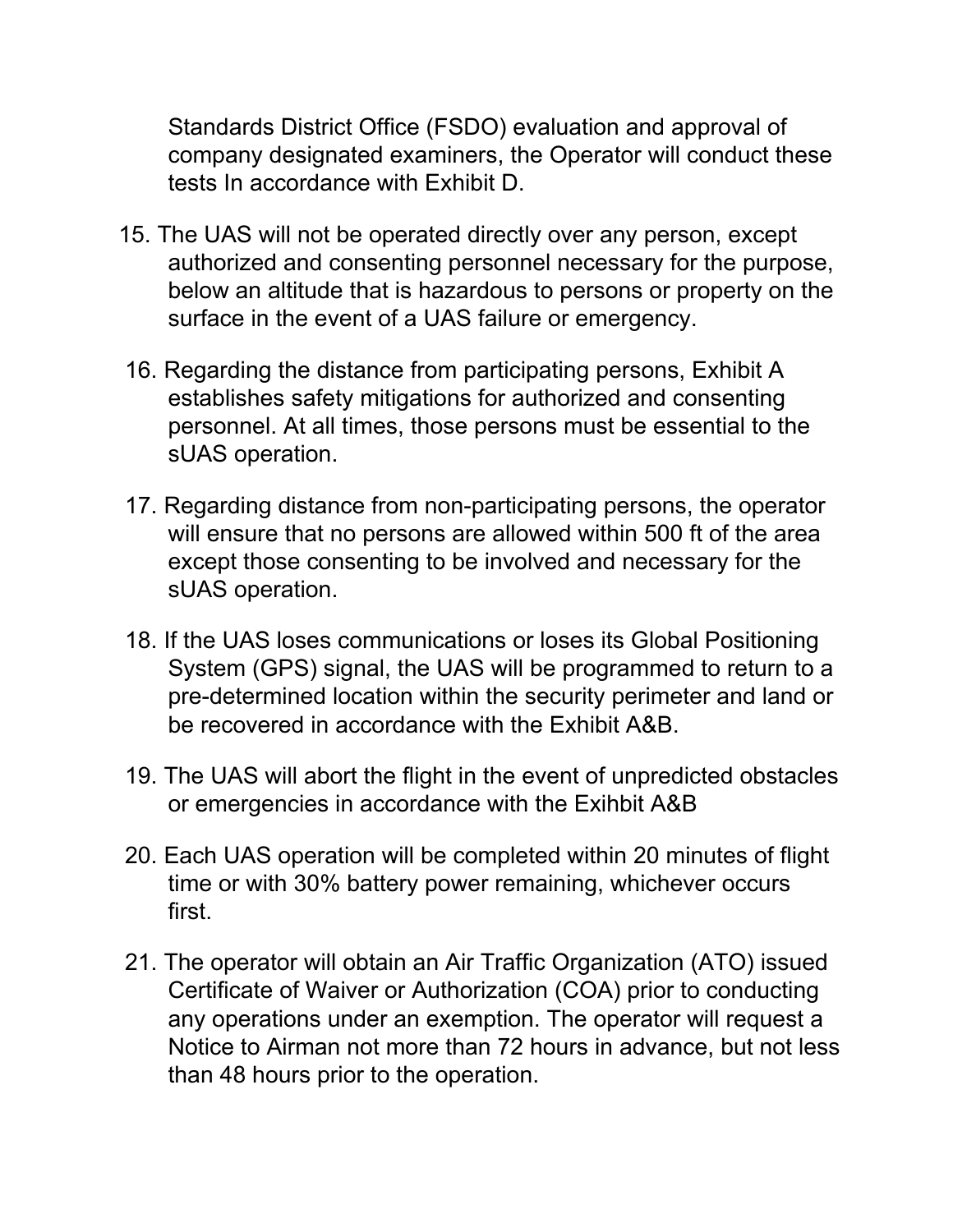- 22. All aircraft operated in accordance with this exemption will be identified by serial number, registered in accordance with 14 C.F.R. Part 47, and have identification (N- Number) markings in accordance with 14 C.F.R. Part 45, subpt.C. Markings will be as large as practicable.
- 23. The operator will develop procedures to document and maintain a record of the UAS maintenance, preventative maintenance, alterations, status of replacement/overhaul component parts, and the total time in service of the UAS. These procedures will be added to Exhibit C.
- 24. Each UAS operated under this exemption will comply with all manufacturer safety bulletins, firmware, software updates and will be documented and updated in Exhibit A & B.
- 25. Before conducting operations, the radio frequency spectrum used for operation and control of the UA will comply with the Federal Communications Commission (FCC).
	- A) Radio Control Model No. PVT 581. FCC ID: 553-201309581
	- B) Range Extender Model No. RE 500. FCC ID: SS3

RE500130

- 26. The documents required under 14 C.F.R. §§ 91.9 and 91.203 will be available to the PIC at the ground control station of the UAS any time the aircraft is operating. These documents will be made available to the administrator, or governing body upon request.
- 27. The UAS will remain clear and yield the right of way to all other manned operations and activities at all times (including, but not limited to, ultralight vehicles, parachute activities, parasailing activities, hang gliders, etc.).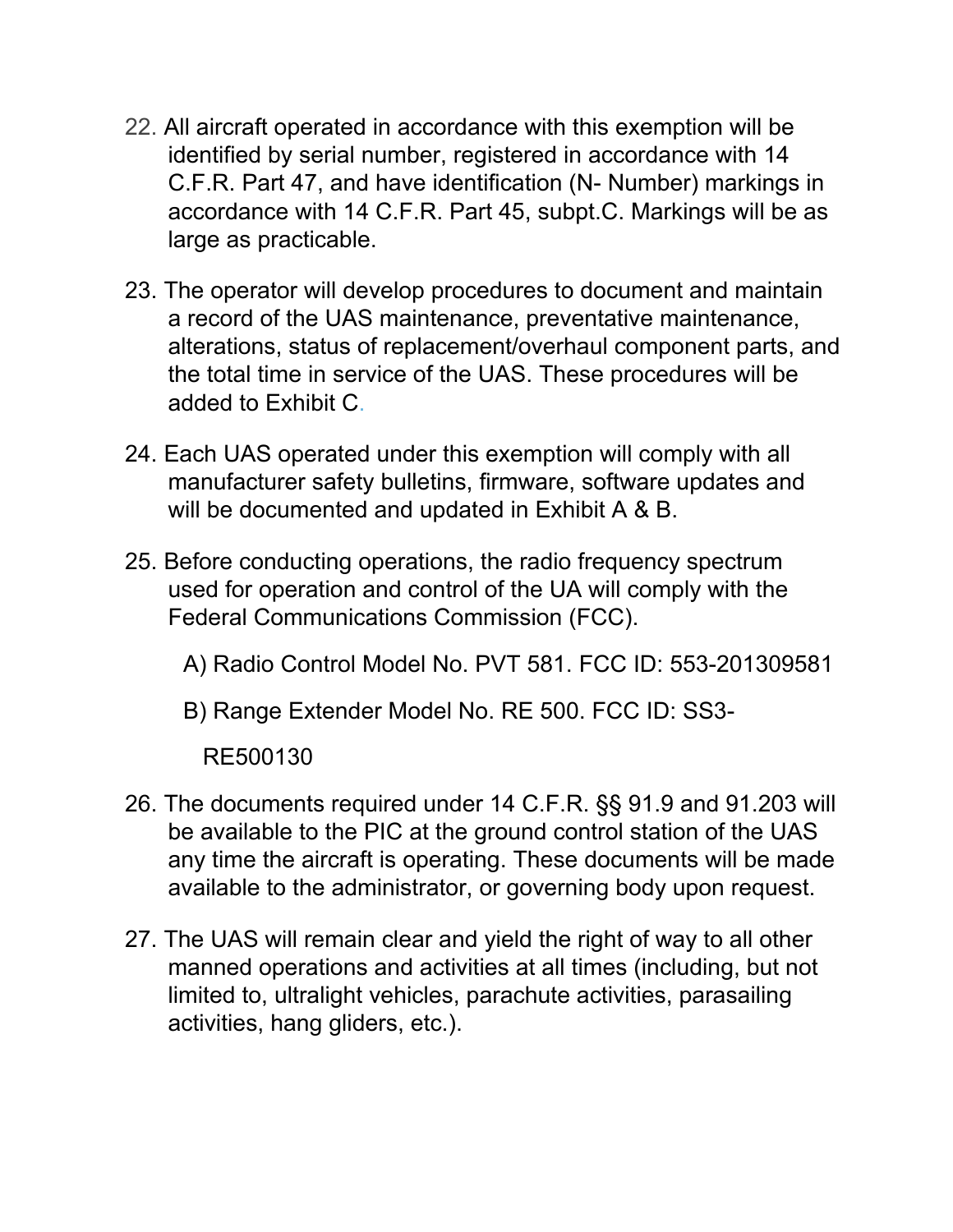- 28. UAS operations will not be conducted during night, as defined in 14 C.F.R. § 1.1. Operations will only be conducted under visual meteorological conditions (VMC).
- 29. The UAS will not be operated by the PIC from any moving device or vehicle.
- 30. The UA will not be operated less than 500 ft below or less than 2,000 ft horizontally from a cloud or when visibility is less than 3 statute miles.
- 31. The UA will not operate in Class B, C, or D airspace without written approval from the FAA. The UA will not operate within 5 nautical miles of the geographic center of a non-towered airport as denoted on a current FAA-published aeronautical chart unless a letter of agreement with that airport's management is obtained, and the operation is conducted in accordance with a NOTAM as required by the operator's COA. The letter of agreement with the airport management will be made available to the Administrator upon request.
- 32. Incidents, accidents or flight operation that transgresses the lateral or vertical boundaries of the operational area as defined by the applicable COA will be reported to the Federal Aviation Administration's (FAA) UAS Integration Office (AFS-80) within 24 hours. Accidents will be reported to the National Transportation Safety Board (NTSB) per instructions contained on the NTSB web site: www.ntsb.gov. Further flight operations will not be conducted until the incident or accident is reviewed by AFS-80 and authorization to resume operations is provided.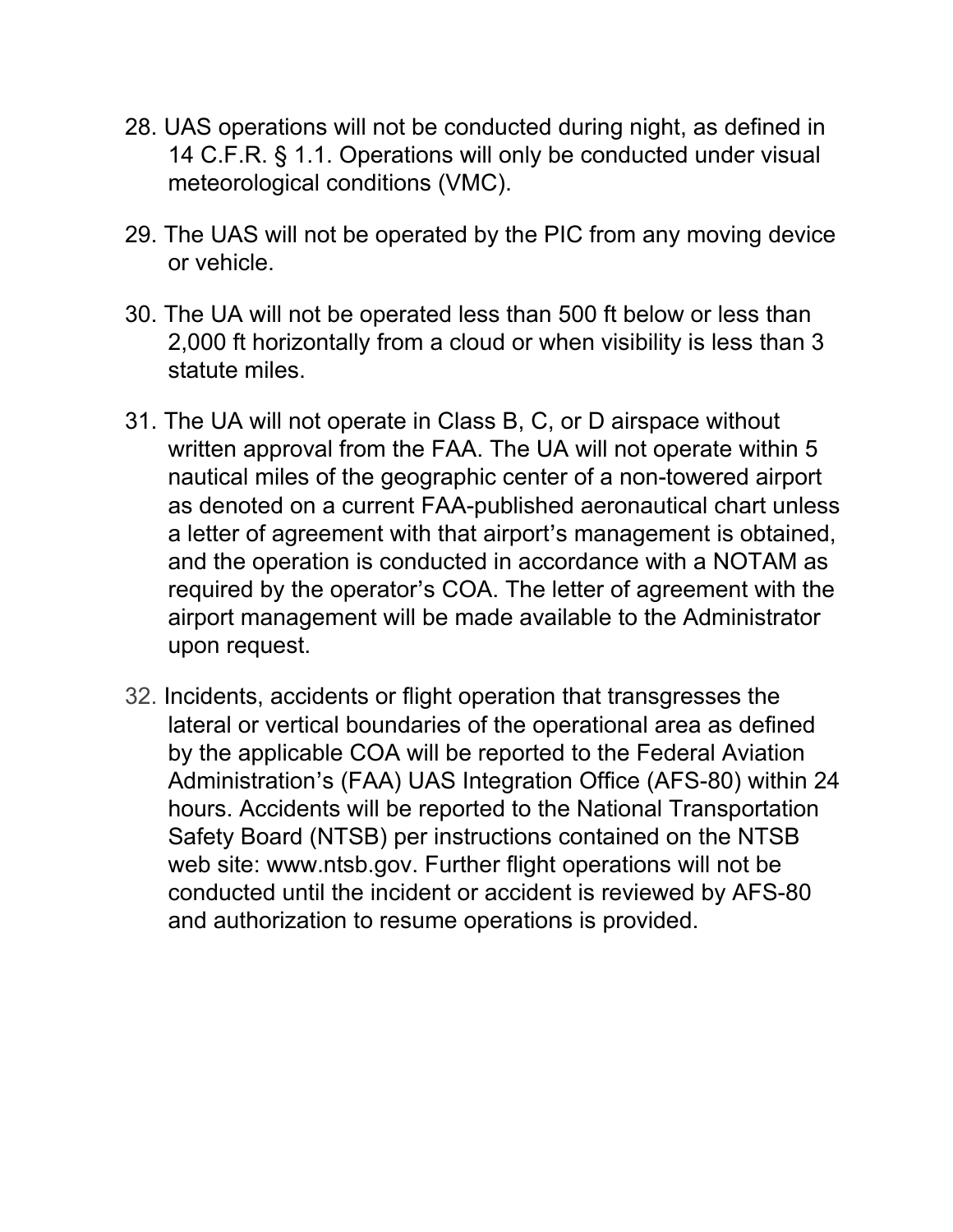14 C.F.R. **§** 61.113(a) & (b): Private Pilot Privileges and Limitations: Pilot in Command

Sections 61.113(a) & (b) limit private pilots to non-commercial operations. Because the UAS will not carry a pilot or passengers, the proposed operations can achieve the same level of safety of current operations by requiring the PIC operating the aircraft to have a private pilot's license rather than a commercial pilot's license in order to safely operate sUAS. As outlined in Exhibit A, all sUAS operations are carefully pre-planned flights with written approval of MSWLFs operating agents prior to any operations. The level of safety provided by the requirements included in Exhibits A & B exceeds that provided by a single person holding a commercial pilot's certificate operating a manned aircraft. The risks associated with the sUAS operation within the operational area are so diminished from the level of risk associated with commercial operations contemplated by Part 61 that allowing operations of the sUAS as requested with a private pilot as the PIC meets and exceeds the present level of safety achieved by 14 C.F.R. § 61.113(a) & (b).

The FAA has granted exemptions for private pilots to conduct similar operations in Exemptions 11062 through 11067 and 11080.

## 14 C.F.R. **§** 91.119: Minimum Safe Altitudes

Section 91.119 sets forth safe altitudes for operation of civil aircraft. Section 91.119(c) allows helicopters to be operated at less than the minimums prescribed, providing that the person operating the helicopter complies with any route or altitudes prescribed for helicopters by the FAA. As this exemption is for a sUAS that is similar to a helicopter, and the exemption requests authority to operate at altitudes up to 400 ft AGL, an exemption will be needed to allow operations. Because the aerial data sets do not require flights greater than 400 ft (AGL), Sydor Aerial Photography LLC will not operate the UA at or greater than 400 ft (AGL).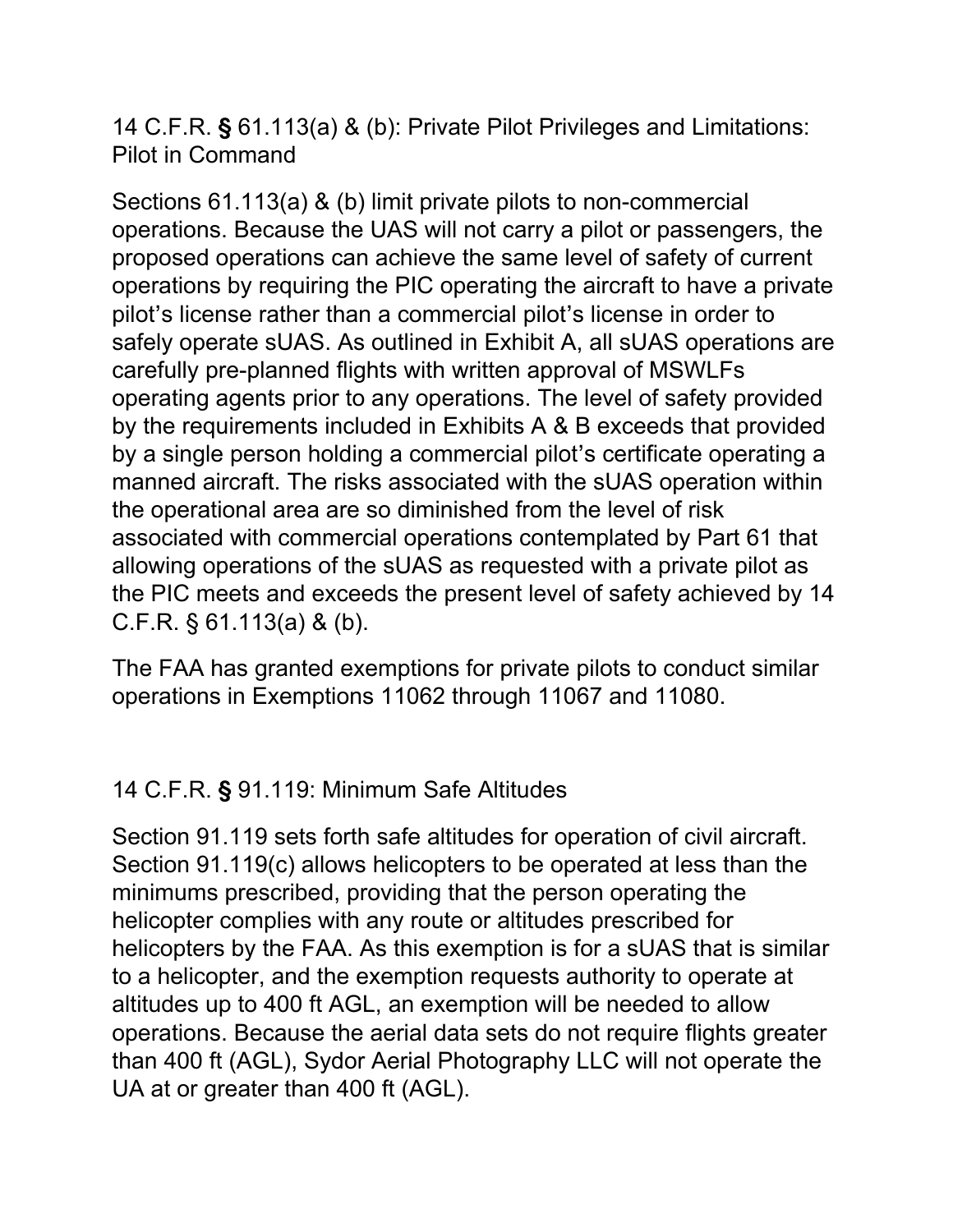The FAA has previously granted exemptions to conduct similar operations in Exemptions 11062 through 11067 and 11080.

14 C.F.R. **§** 91.151(a): Fuel Requirements for Flight in VFR Conditions

Section 91.151(a) prohibits an individual from beginning "a flight in an airplane under VFR conditions unless (considering wind and forecast weather conditions) there is enough fuel to fly to the first point of intended landing, and, assuming normal cruising speed – 1) During the day, to fly after that for at least 30 minutes; or 2) At night, to fly after that for at least 45 minutes."

The 5200mAh lithium polymer smart battery powering the sUAS provides approximately 25 minutes of flight. In order to meet the 30-minute reserve requirement in 14 C.F.R. § 91.151, the sUAS flights would not be able to operate. Given the powered flight limitations of the sUAS within the restricted flight area of MSWLFs, a longer time frame for flight is reasonable.

Sydor Aerial Photography LLC believes that an exemption from 14 C.F.R. § 91.151(a) falls within the scope of prior approved exemptions. Ex. Exemption 10673*.* Flight operations via the sUAS within the controlled MSWLF operational area with less than 30 minutes of reserve fuel, does not apply to the original intent of Section 91.151 (a), given the sUAS size and speed.

Sydor Aerial Photography LLC believes that an equal level of safety can be achieved by limiting flights to 20 minutes or 30% of battery power whichever occurs first. Limiting sUAS flights to 20 minutes or 30% battery power allows the PIC adequate time to return the UA to its pre-determined home landing position.

Similar exemptions have been approved for other sUAS operations, including Exemptions 2689F, 5745, 10673, 10808 and Exemptions 11062 through 11067 and 11080.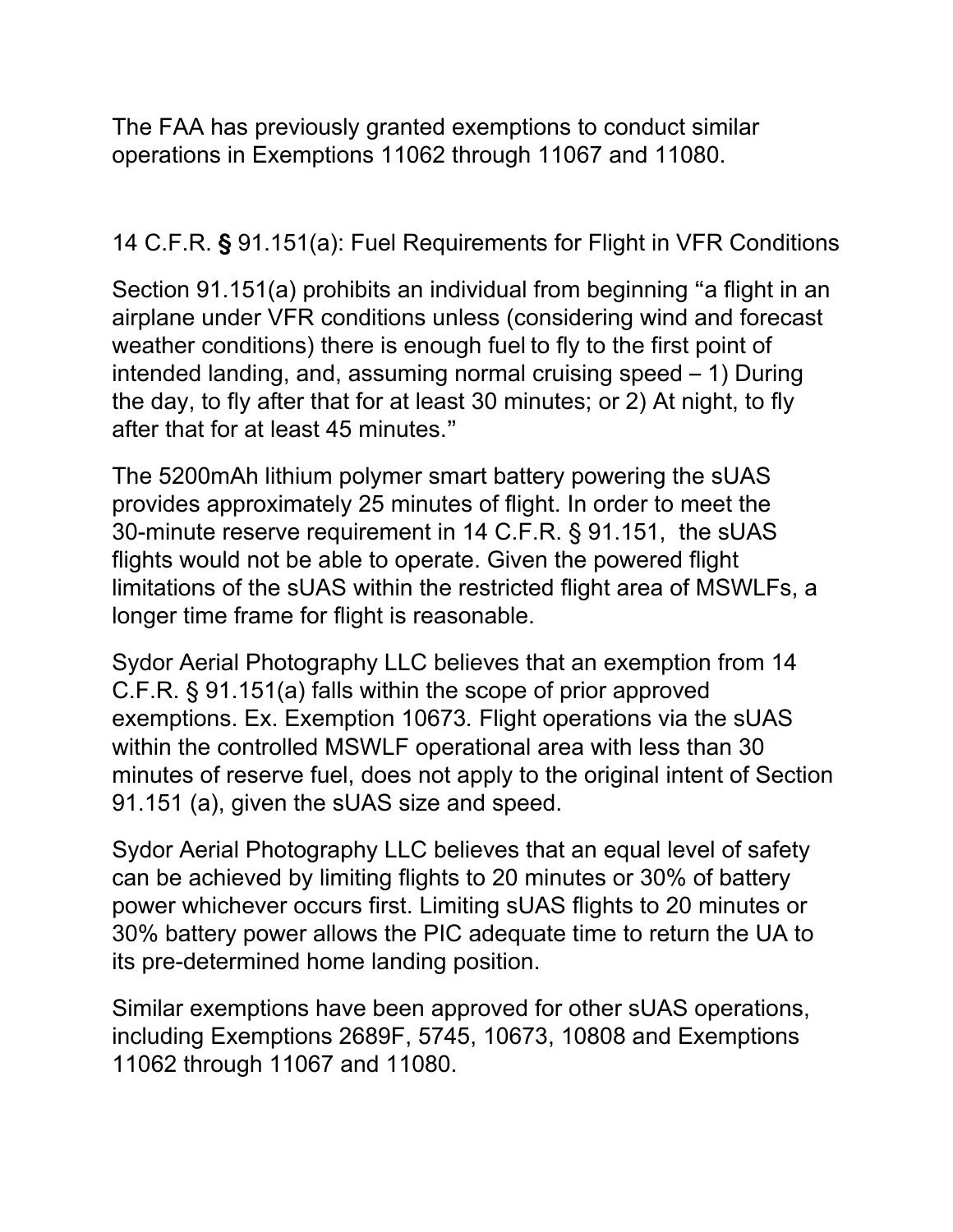14 C.F.R. **§** 91.405 (a); 407(a)(1); 409(a)(2); 417(a) & (b): Maintenance Inspections

These regulations require that an aircraft operator or owner "shall have that aircraft inspected as prescribed in subpart E of this part and shall between required inspections, except as provided in paragraph (c) of this section, have discrepancies repaired as prescribed in Part 43 of this chapter...," and others shall inspect or maintain the aircraft in compliance with Part 43.

The above mentioned sections and Part 43 apply only to aircraft with an airworthiness certificate, therefore these sections do not apply to Sydor Aerial Photography LLC. Operational maintenance will be performed as outlined in Exhibit C. Due to the size of the UA and its camera an equal level of safety will be achieved. In the event of mechanical issues, during flight operations, the UA can be safely landed. Refer to Exhibit B failsafe procedures. As provided in Exhibits A and B the operator will ensure that the sUAS is in working order before the start of any sUAS operations. In addition, the PIC will perform required maintenance, and keep a log of any maintenance performed. Since the operator is the person most familiar with the entire sUAS best suited to maintain the aircraft in an airworthy condition to provide the equivalent level of safety. As outlined in Exhibit C annual inspection, maintenance will be performed by an independent third party not affiliated with Sydor Aerial Photography LLC.

The FAA has granted exemptions for similar operations in Exemptions 11062 through 11067 and 11080.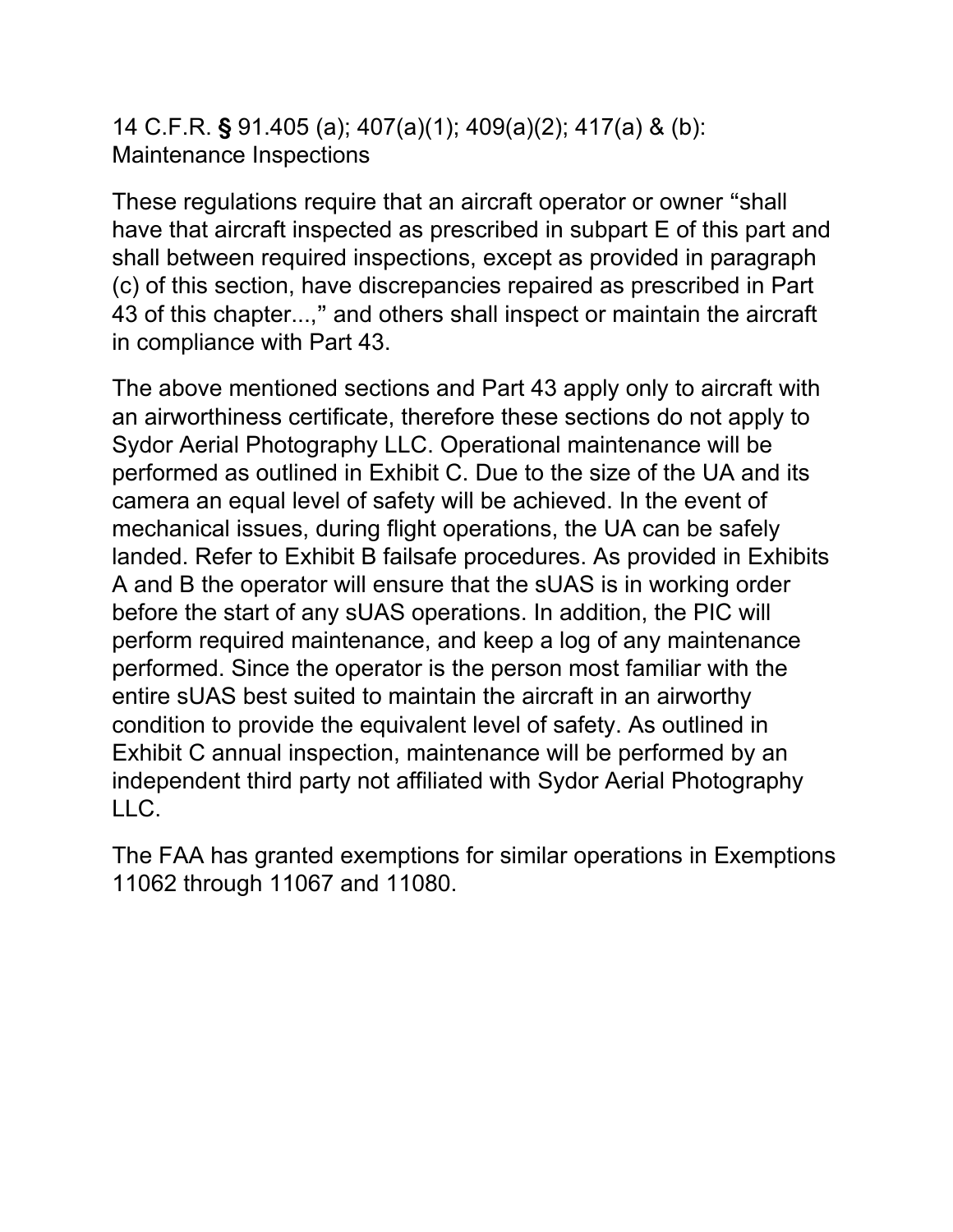To satisfy 14 C.F.R. Part 11, the following summary is provided for publication in the Federal Register.

Sydor Aerial Photography LLC seeks an exemption from the following rules:

14 C.F.R. §§ 61.113(a) & (b); 91.119(c); 91.151(a); 91.405(a); 91.407(a) (1); 91.409(a)(2); and 91.417(a) & (b)

Sydor Aerial Photography LLC seeks approval, of the before mentioned exceptions, in order to commercially operate sUAS for the purpose of image mapping of active and closed MSWLF (Municipal Solid Waste Landfills).

Sydor Aerial Photography LLC Is a veteran owned sUAS company specializing in the gathering and post processing of aerial images for the purpose of creating survey grade orthomosaics. The sUAS are under 55 lbs and operate below 400 ft above AGL. In the spirit of Section 333, Sydor Aerial Photography LLC has limited its operating theatre to MSWLFs. Given the rural and sterile environment in which MSWLFs operate, safe flight sUAS operations can be accomplished.

Current surveying methods of MSWLFs include manned aircraft missions and/or ground survey teams. The integration of sUAS can dramatically reduce the cost of current data gathering methods. Additionally, the use of sUAS increases the safety of current data gathering methods by limiting the personal required to enter the MSWLFs thereby limiting those individuals to the hazards associated with mass movement of solid waste.

Sydor Aerial Photography LLC believes it's petition for exception satisfies the criteria provided in Section 333 of the Reform Act of 2012 (size, weight, speed, operating capabilities, proximity to airports and populated areas, operation within visual line of sight, and national security) provide adequate justification for the grant of the requested